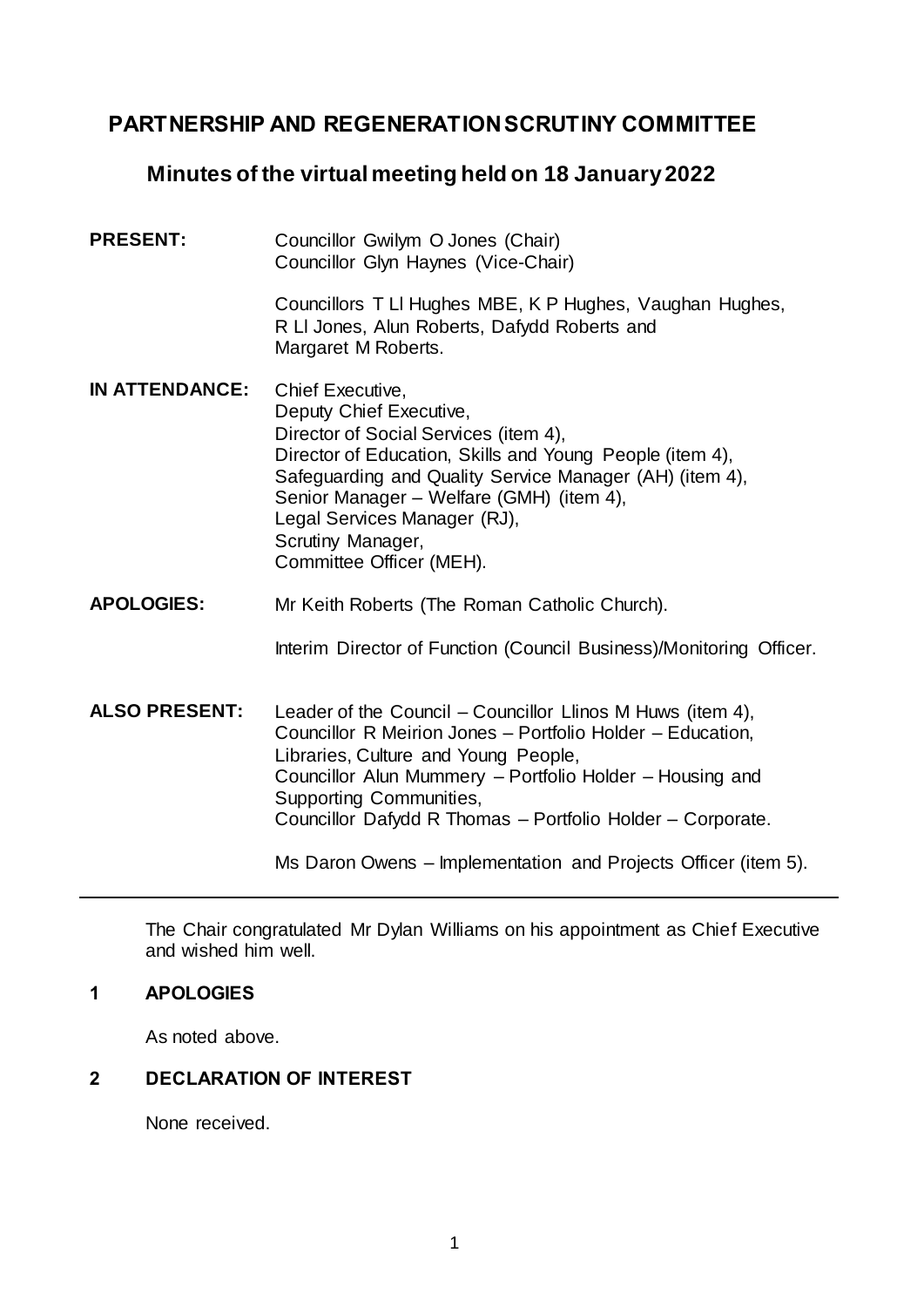# **3 MINUTES**

The minutes of the meeting held on 9 November, 2021 were confirmed as correct.

# **4 CORPORATE SAFEGUARDING ARRANGEMENTS**

Submitted – a report by the Director of Social Services in respect of an overview of the work of the Corporate Safeguarding Board.

The Leader of the Council said that Corporate Safeguarding is the responsibility of all services of the Council. To support the implementation of the Safeguarding Action Plan an Operational Corporate Safeguarding Board was established with a membership of safeguarding champions from all services of the Council. She further said that this report is to assure the Elected Members of the effectiveness of the Council's safeguarding arrangements.

The Director of Social Services reported that the Authority has established a Strategic and Operational Corporate Safeguarding Boards which has a robust agenda in place which include important data which is shared with the Boards. He accepted that the report contains extensive information and that there is a need to summarise the information in the next report to this Committee. The Director of Social Services further said that there are other partnership and governance arrangements in place such as North Wales Regional Safeguarding Boards for Children and Adults, for dealing with specialist safeguarding matters. The Council has a duty to contribute to the operation of these Boards on a regional basis. There is a Regional Contest Board and the Deputy Chief Executive, Mr Dylan Williams is the representative of this Authority. The Gwynedd and Anglesey Community Safeguarding Partnership has responsibility for overseeing Prevent programmes within the partnership's services. The Regional Vulnerabilities and Exploitation Board has oversight in respect of Violence against Women, Domestic Abuse and Sexual Violence and the Safeguarding and Quality Service Manager Represents this Authority on this board.

The Committee considered the report and made the following main points:-

 Questions were raised as to whether the partner organisations are in agreement as to the priorities with the safeguarding arrangements and whether they share information. The Director of Social Services referred to Domestic Abuse and noted that North Wales Police share information between partner organisations across North Wales; this allows for lessons to be learnt if a specific areas sees a rise in Domestic Abuse figures and as to address the issue and to put services in place to tackle the issue. Multi-agency response is undertaken and discussions are also undertaken within the Vulnerability and Exploitation Board as regards to Domestic Abuse. He noted that this Authority has an 'one front door' service in relation to domestic abuse referrals that allows for low level Domestic Abuse cases up to high level; cases are addressed at an early intervention to alleviate potential issues reaching a high level of abuse and also as regards to placing children into care if the situation escalates. The Director of Social Services also said that this Authority has employees that specifically deals with families where domestic abuse is present and there is also a good working relationship with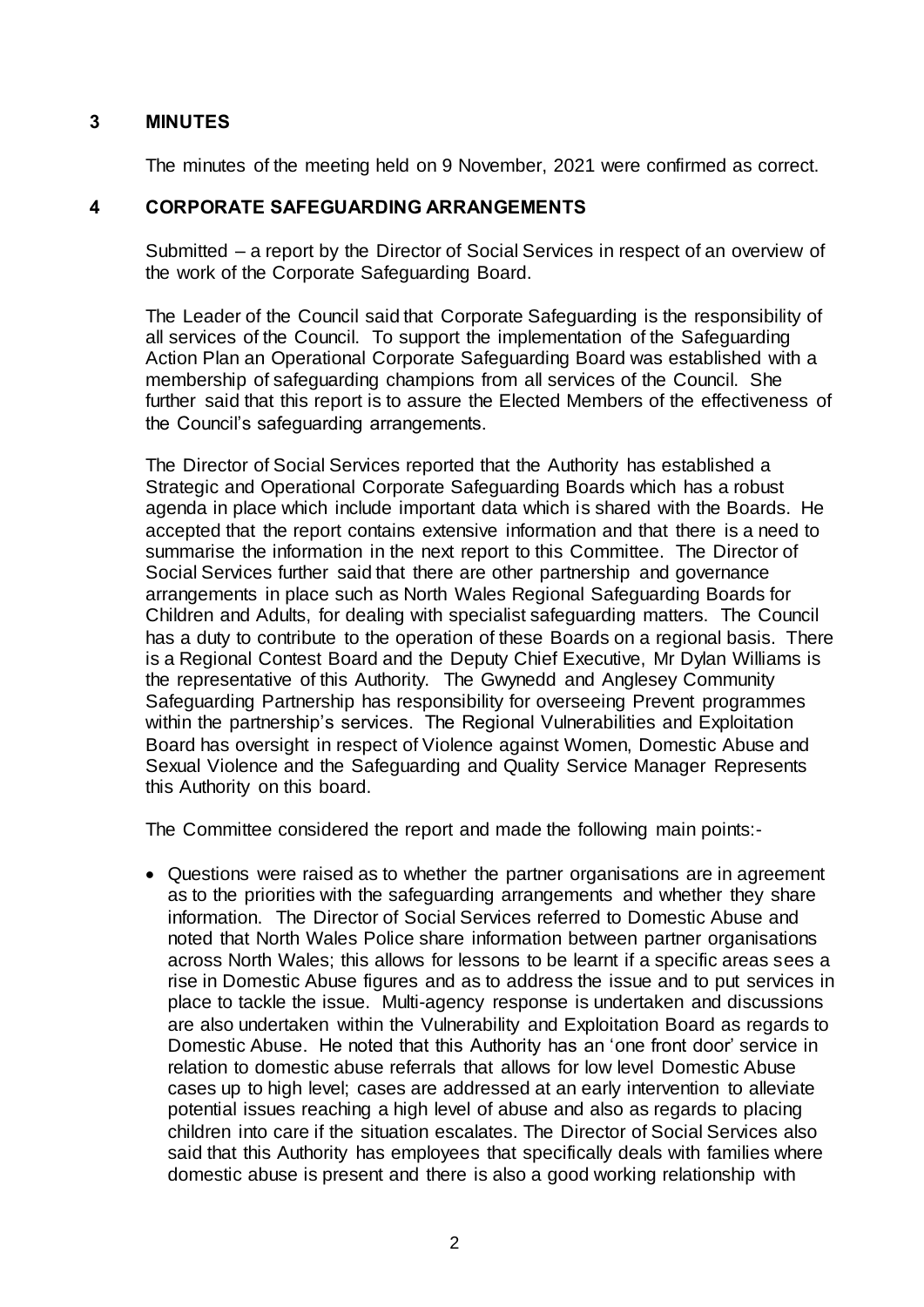Gorwel who provides support for people who suffer domestic abuse or support for people at risk of losing their homes and prevent homelessness;

- Questions were raised as to whether any service needs to be prioritised within the Corporate Safeguarding Action Plan. The Director of Social Services said that lessons have been learnt as regards to the pandemic and there is a need to focus and prioritise the demand lead services that have been affected by the pandemic. He said that priorities within the previous Action Plan could have been too ambitious as safeguarding will need to be reviewed on a continuous basis to address factors that will arise as the needs of people change;
- Questions were raised as to whether each service is prioritising the training of staff. Reference was made to the data within the report with regard to the education service with 52% afforded training as regard to cyber security. The Director of Social Services responded that when staff are able to return to the Council Offices it is hoped that the training session can be convened in group that can focus on safeguarding. The Director of Education, Skills and Young People said that the Education Service work closely with the Social Services Department as regards to safeguarding but schools also has a structure in place as regards to safeguarding. He noted that safeguarding is a priority within Estyn's visits to schools to make sure that safeguarding structures are in place to protect the children and young people;
- Reference was made to the CIW inspection of the Adults' and Children and Families Services in June 2021 with comments received as regards to the National recruitment issues and specifically within Adults' Services on Anglesey. Questions were raised as to whether recruitment issues continue and whether it is a risk factor for the service. The Chair said that recruitment issues within the Care Sector has been a problem for a number of years and he questioned as to whether it was the salary of these posts is a factor in attracting young people to apply for such posts. The Director of Social Services responded that salary for such posts is not always an issue when recruiting for staff. He noted that it requires caring support workers that are able to afford support and personal care to vulnerable people which can be challenging at times. He further said that affording good working conditions is also important factor when recruiting care staff; the Authority has been working in partnership with Coleg Menai to afford work experience within Care Homes;
- Questions were raised as to the risk assessments decline within the Children's and Adults' Services. The Safeguarding and Quality Service Manager clarified that this related to a self-assurance exercise not to a decline in undertaking risk assessments to ensure a safe workforce. The Safeguarding and Quality Service Manager explained that each service should have a process for undertaking risk assessments if there was an issue or concern in relation to an employee. Services also need to have processes in place to assure themselves that they were compliant with the Local Authority's Corporate Safeguarding Policy. However, the Action Plan also include two assurance activities per year to be conducted be each service and reported on a corporate basis. The current plan included an assurance activity in relation to the risk assessment requirement in relation to employees in some situations. It was this assurance that was not completed within the planned timescale.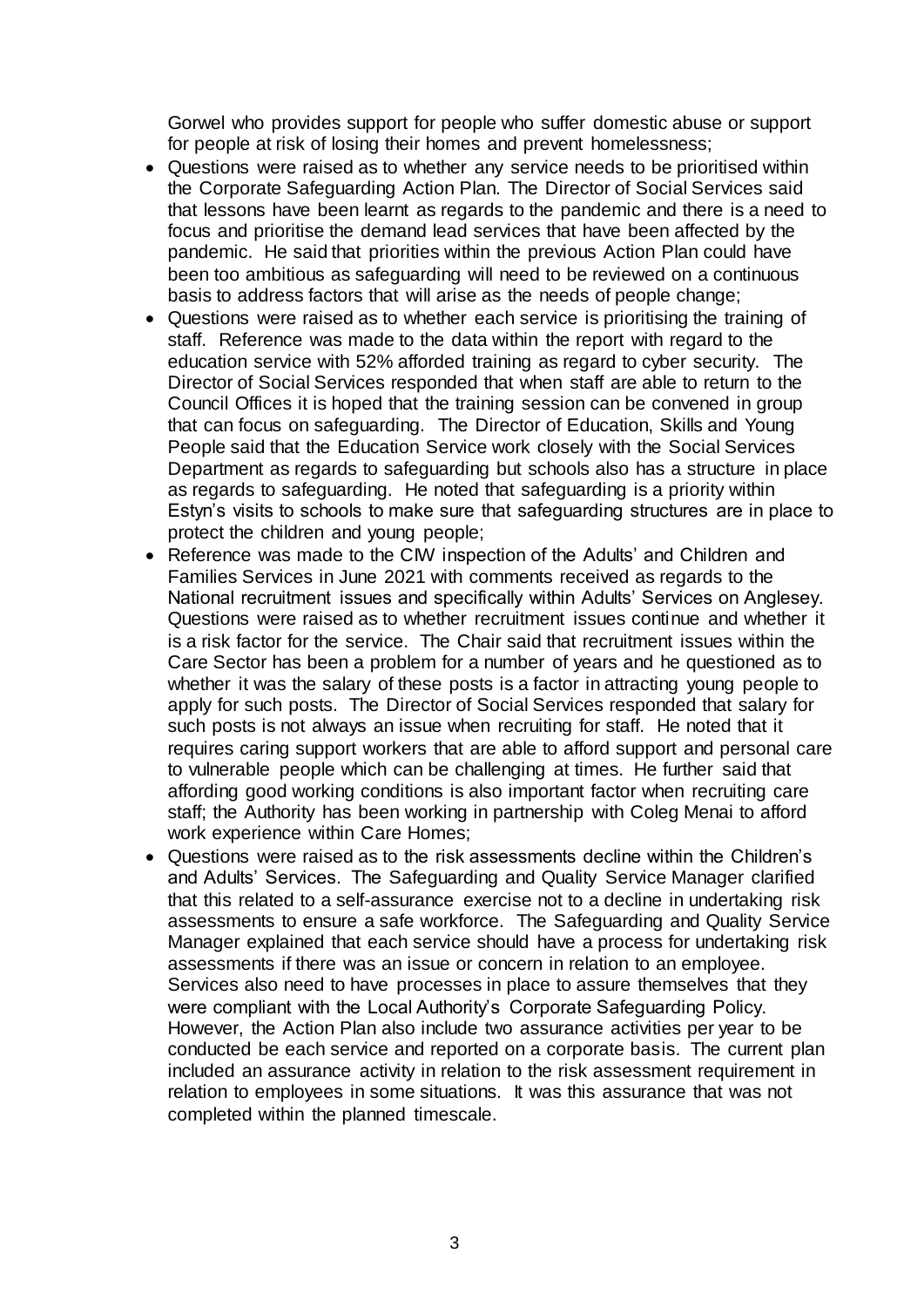**It was RESOLVED to note the arrangements that are in place, as well as the areas that the Strategic Corporate Safeguarding Board are driving to ensure that the Authority meets the statutory duties in this field.**

#### **ACTION : As noted above.**

### **5 ANNUAL REPORT - COMMUNITY SAFETY PARTNERSHIP GWYNEDD AND YNYS MÔN**

Submitted – the Annual Report of the Community Safety Partnership Gwynedd and Ynys Môn.

The Portfolio Holder – Housing and Supporting Communities said that he was pleased that since the meetings have been held virtually the attendance at the meeting has improved and in depth discussions has undertaken within the Committees.

The Chair referred that there is a statutory duty on Local Authorities in accordance with the Crime and Disorder Act 1998, and subsequent amendments because of the Police and Criminal Justice Act 2002 and 2006, to work in partnership with the Police, the Health Service, the Probation Service and the Fire and Rescue Service, to address the local community safety agenda.

The Deputy Chief Executive reported that the Community Safety Partnership has now been in place for 22 years, latterly, as a joint county partnership between Gwynedd and Ynys Môn. He noted that the areas of responsibility remain to be:-

- Crime and Disorder;
- Substance Misuse;
- Reducing re-offending;
- Delivering a strategic assessment to identify priorities (work that is now undertaken on a regional basis);
- Putting plans in place to deal with these priorities (a plan now exists on a regional and local basis)

Working between partners is fundamental to community safety and has enabled the Community Safety Partnership to share data and good practice. The Deputy Chief Executive further reported that the Domestic Abuse continues to be a focus by the Community Safety Partnership. Partners agreed that in addition to the monthly MARACs (Multi-agency Risk Assessment Conference) weekly virtual meetings would also be held, so the heightened risk factors could be dealt with quickly. The Partnership has also had an input into the Prevent Plan which is a plan to prevent people from being drawn into terrorism. The North Wales Alcohol Harm Reduction Strategy was launched in March 2020 and the Community Safety Partnership has supported the delivery of the strategy in Anglesey by attending the regional meetings and keeping up to date with priorities and relevant actions as they arise. Cyber Crime has also increased due to use of virtual activities and training sessions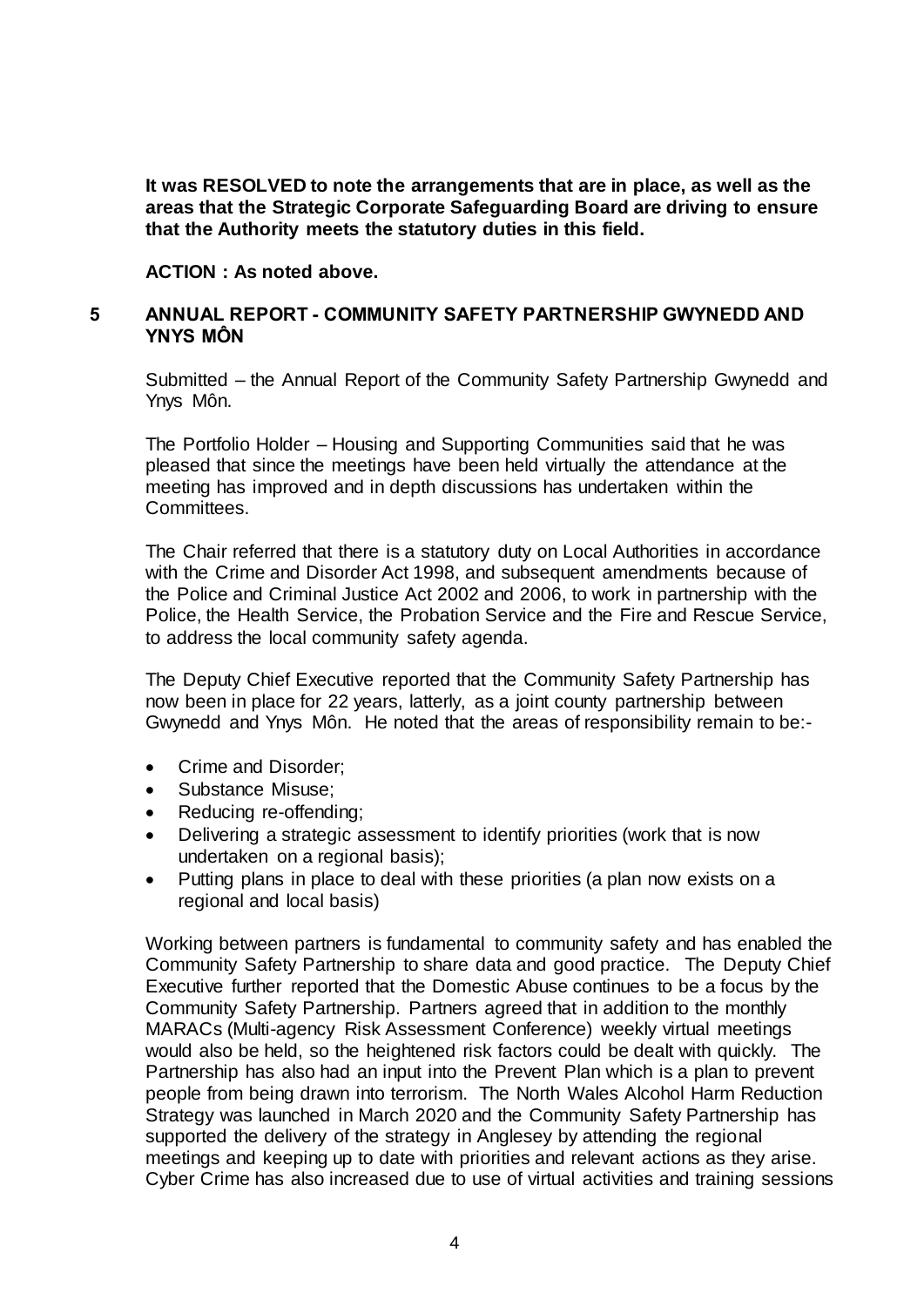have been afforded by North Wales Police as fraud has been identified by the Partnership.

Ms Daron Owens, the Implementation and Projects Officer reported that the Community Safety Partnership has faced many changes over the years and some of the main changes are the loss of local grants and the loss of local co-ordinators; however the Partnership is focused in maintaining close and purposeful membership of the regional groups, and if confident that local needs are embedded in all regional plans and activity. She further reported that the Partnership works to an Annual Plan and seven priorities have been identified by Community Safety Partnership which is noted within the report. These priorities are based on a regional strategic assessment, the Police and Crime Commissioner's Plan and the regional Safer Communities Plan. The Police looks at crime figures constantly, and reviews all changes on a regional and local basis. Problem areas will then be reviewed with Policing plans put in place to tackle the issues. The Partnership receives data on crime levels on a quarterly basis. Most recent crime data for Anglesey for January 2022 was included within the report to the Committee. During the early part of last year, due to the lockdown situation, all crime reported to the Police reduced in numbers. However, Domestic Abuse figures has risen across the North Wales Police area and these cases are considered via MARAC as was noted previously by the Deputy Chief Executive. Anti-social behaviour in Anglesey has also seen an increase in the first half of 2021/22 which has been since across North Wales. Nationally increase in youth related Anti-social behaviour since the end of lockdown and similar increases have been noted in the monthly Anti-social behaviour multi-agency tasking groups across North Wales. The Implementation and Projects Officer further said that some of the activities within the 2020/21 Plan have not been achieved due to the pandemic and this has resulted in 5 out of the 28 actions being incomplete at the end of the year.

The Committee considered the report and made the following main points:-

- Questions were raised as to whether the loss of grants has affected the efficiency of the Community Safety Board. The Implementation and Projects Officer responded that the loss of grants has not had a substantial effect on the activities of the Board as the financial allocation has now been afforded regionally;
- Reference was made that the Partnership works to an Annual Plan and has seven priorities which has been identified by Community Safety Partnership. Questions were raised whether the Board reviews their priorities and especially during the pandemic where there has been a rise in Domestic Abuse. The Implementation and Projects Officer responded that the Boards priorities are driven by the Strategic Review by North Wales Police and the Safer North Wales Regional Board, PCB and the Beating Crime Plan by Welsh Government;
- Questions were raised as to the extent does the partner organisations within the Board agree as regards to the priorities which are based on the local needs assessment process and whether there are other matters which need to be prioritised. The Deputy Chief Executive responded that he believed that the partner organisations are in agreement with the priorities identified as the strategic data is driven by these priorities. He noted that partner organisations